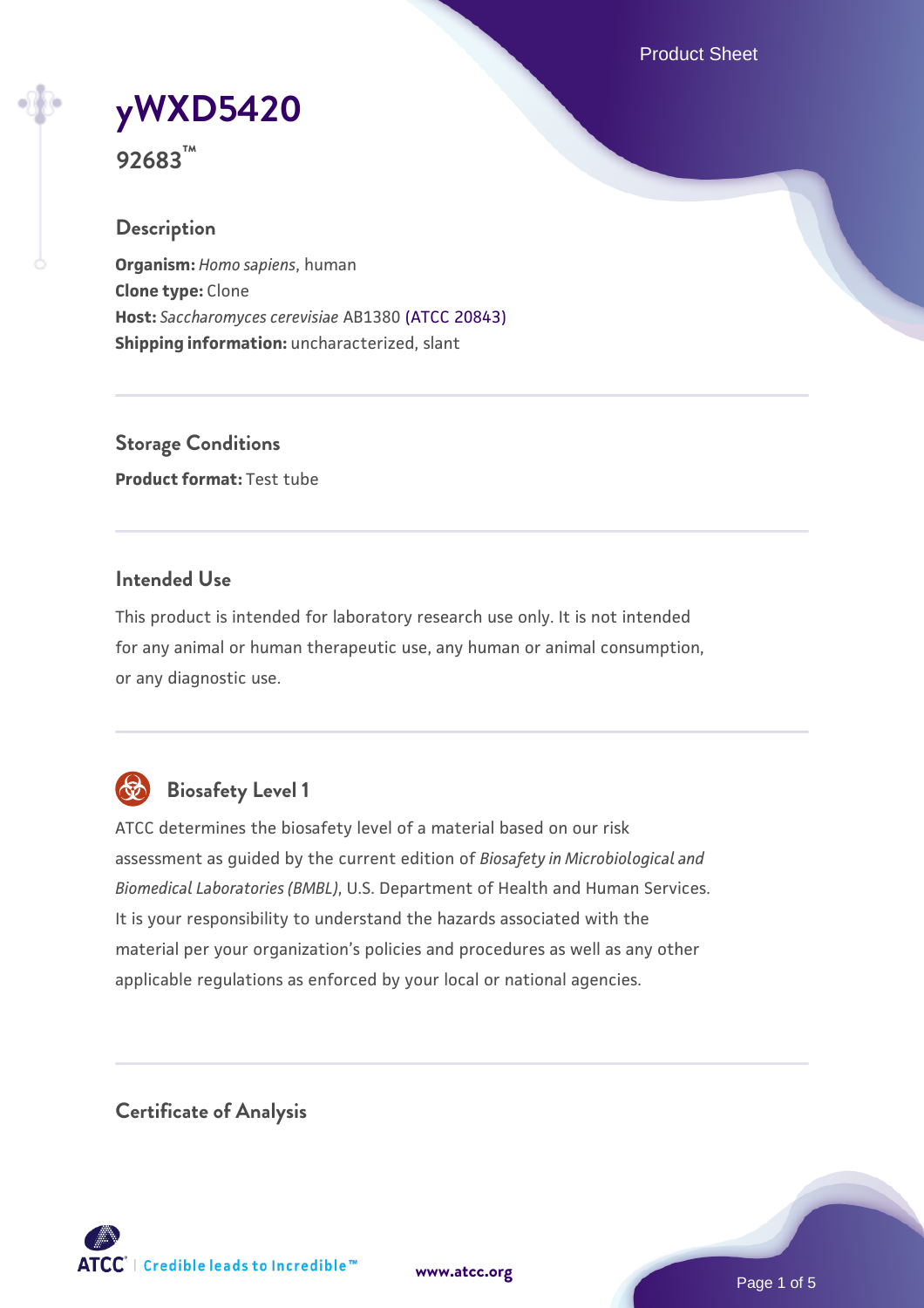## **[yWXD5420](https://www.atcc.org/products/92683)** Product Sheet **92683**

For batch-specific test results, refer to the applicable certificate of analysis that can be found at www.atcc.org.

### **Insert Information**

**Type of DNA:** genomic **Genome:** Homo sapiens **Chromosome:** X X pter-q27.3 **Gene name:** DNA Segment, single copy **Gene product:** DNA Segment, single copy [DXS4371] **Gene symbol:** DXS4371 **Contains complete coding sequence:** Unknown **Insert end:** EcoRI

#### **Vector Information**

**Construct size (kb):** 490.0 **Intact vector size:** 11.454 **Vector name:** pYAC4 **Type of vector:** YAC **Host range:** *Saccharomyces cerevisiae*; *Escherichia coli* **Vector information:** other: telomere, 3548-4235 other: telomere, 6012-6699 Cross references: DNA Seq. Acc.: U01086 **Cloning sites:** EcoRI **Markers:** SUP4; HIS3; ampR; URA3; TRP1 **Replicon:** pMB1, 7186-7186; ARS1, 9632-10376

# **Growth Conditions**

**Medium:** 



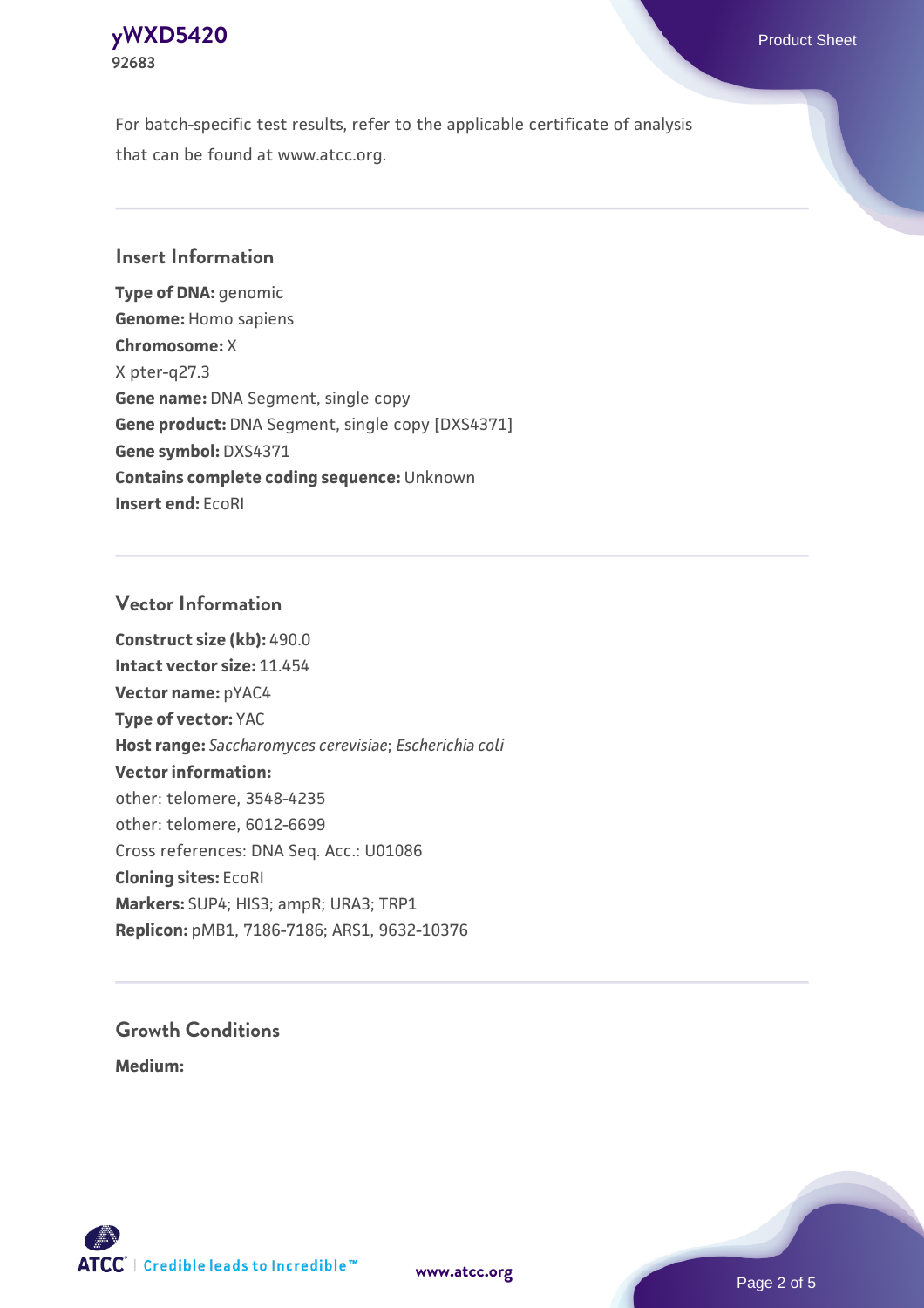#### **[yWXD5420](https://www.atcc.org/products/92683)** Product Sheet **92683**

[ATCC Medium 1245: YEPD](https://www.atcc.org/-/media/product-assets/documents/microbial-media-formulations/1/2/4/5/atcc-medium-1245.pdf?rev=705ca55d1b6f490a808a965d5c072196) **Temperature:** 30°C

#### **Notes**

More information may be available from ATCC (http://www.atcc.org or 703- 365-2620).

# **Material Citation**

If use of this material results in a scientific publication, please cite the material in the following manner: yWXD5420 (ATCC 92683)

# **References**

References and other information relating to this material are available at www.atcc.org.

# **Warranty**

The product is provided 'AS IS' and the viability of ATCC® products is warranted for 30 days from the date of shipment, provided that the customer has stored and handled the product according to the information included on the product information sheet, website, and Certificate of Analysis. For living cultures, ATCC lists the media formulation and reagents that have been found to be effective for the product. While other unspecified media and reagents may also produce satisfactory results, a change in the ATCC and/or depositor-recommended protocols may affect the recovery, growth, and/or function of the product. If an alternative medium formulation or reagent is used, the ATCC warranty for viability is no longer



**[www.atcc.org](http://www.atcc.org)**

Page 3 of 5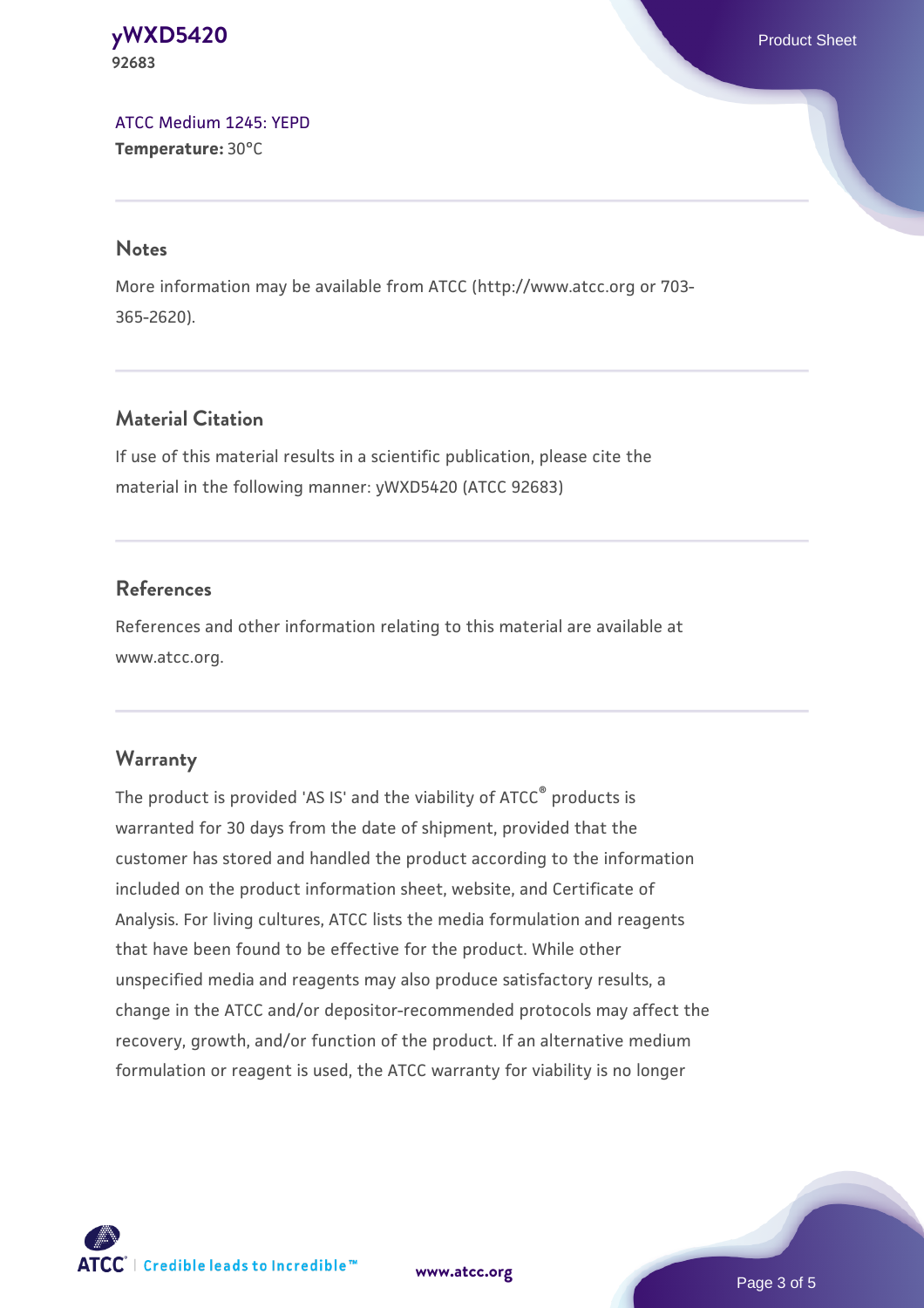**[yWXD5420](https://www.atcc.org/products/92683)** Product Sheet **92683**

valid. Except as expressly set forth herein, no other warranties of any kind are provided, express or implied, including, but not limited to, any implied warranties of merchantability, fitness for a particular purpose, manufacture according to cGMP standards, typicality, safety, accuracy, and/or noninfringement.

#### **Disclaimers**

This product is intended for laboratory research use only. It is not intended for any animal or human therapeutic use, any human or animal consumption, or any diagnostic use. Any proposed commercial use is prohibited without a license from ATCC.

While ATCC uses reasonable efforts to include accurate and up-to-date information on this product sheet, ATCC makes no warranties or representations as to its accuracy. Citations from scientific literature and patents are provided for informational purposes only. ATCC does not warrant that such information has been confirmed to be accurate or complete and the customer bears the sole responsibility of confirming the accuracy and completeness of any such information.

This product is sent on the condition that the customer is responsible for and assumes all risk and responsibility in connection with the receipt, handling, storage, disposal, and use of the ATCC product including without limitation taking all appropriate safety and handling precautions to minimize health or environmental risk. As a condition of receiving the material, the customer agrees that any activity undertaken with the ATCC product and any progeny or modifications will be conducted in compliance with all applicable laws, regulations, and guidelines. This product is provided 'AS IS' with no representations or warranties whatsoever except as expressly set forth herein and in no event shall ATCC, its parents, subsidiaries, directors, officers, agents, employees, assigns, successors, and affiliates be liable for indirect, special, incidental, or consequential damages of any kind in connection with or arising out of the customer's use of the product. While reasonable effort is made to ensure authenticity and reliability of materials on deposit, ATCC is not liable for damages arising from the misidentification or



**[www.atcc.org](http://www.atcc.org)**

Page 4 of 5